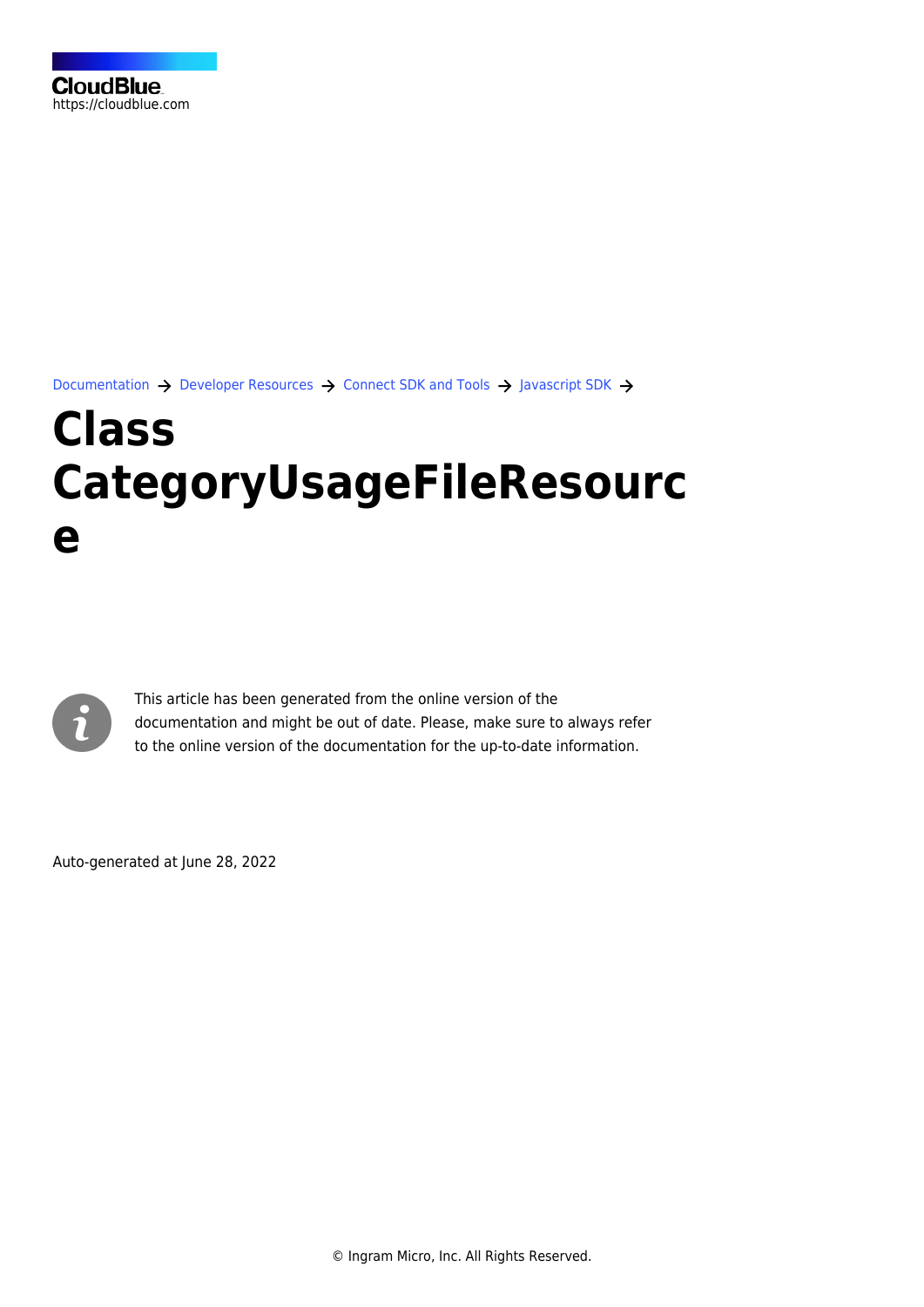# **CloudBlue**

## **Classes**

[CategoryUsageFileResource](#page-1-0) ⇐ GenericResource

The CategoryUsageFileResource class provides methods to access the categor objects for a usage file.

[UsageFileResource](#page-1-1) ⇐ GenericResource

The UsageFileResource class provides methods to access the usage file endpoint of the Cloud Blue Connect API.

## <span id="page-1-0"></span>**CategoryUsageFileResource ⇐ GenericResource**

The CategoryUsageFileResource class provides methods to access the categor objects for a usage file.

**Kind**: global class **Extends**: GenericResource **Category**: Resources

## <span id="page-1-1"></span>**UsageFileResource ⇐ GenericResource**

The UsageFileResource class provides methods to access the usage file endpoint of the Cloud Blue Connect API.

**Kind**: global class **Extends**: GenericResource **Category**: Resources

- [UsageFileResource](#page-1-1) ⇐ GenericResource
	- [new UsageFileResource\(client\)](#page-2-0)
	- [.categories\(id\)](#page-2-1) ⇒ [CategoryUsageFileResource](#page-1-0)
	- [.accept\(id, acceptanceNote\)](#page-2-2) ⇒ [UsageFileResource](#page-1-1)
	- [.approveAll\(id\)](#page-2-3) ⇒ [UsageFileResource](#page-1-1)
	- [.close\(id\)](#page-3-0) ⇒ [UsageFileResource](#page-1-1)
	- [.delete\(id\)](#page-3-1) ⇒ [UsageFileResource](#page-1-1)
	- [.reprocess\(id\)](#page-3-2) ⇒ [UsageFileResource](#page-1-1)
	- [.submit\(id\)](#page-3-3) ⇒ [UsageFileResource](#page-1-1)
	- [.reconciliation\(id, reconFile\)](#page-4-0) ⇒ [UsageFileResource](#page-1-1)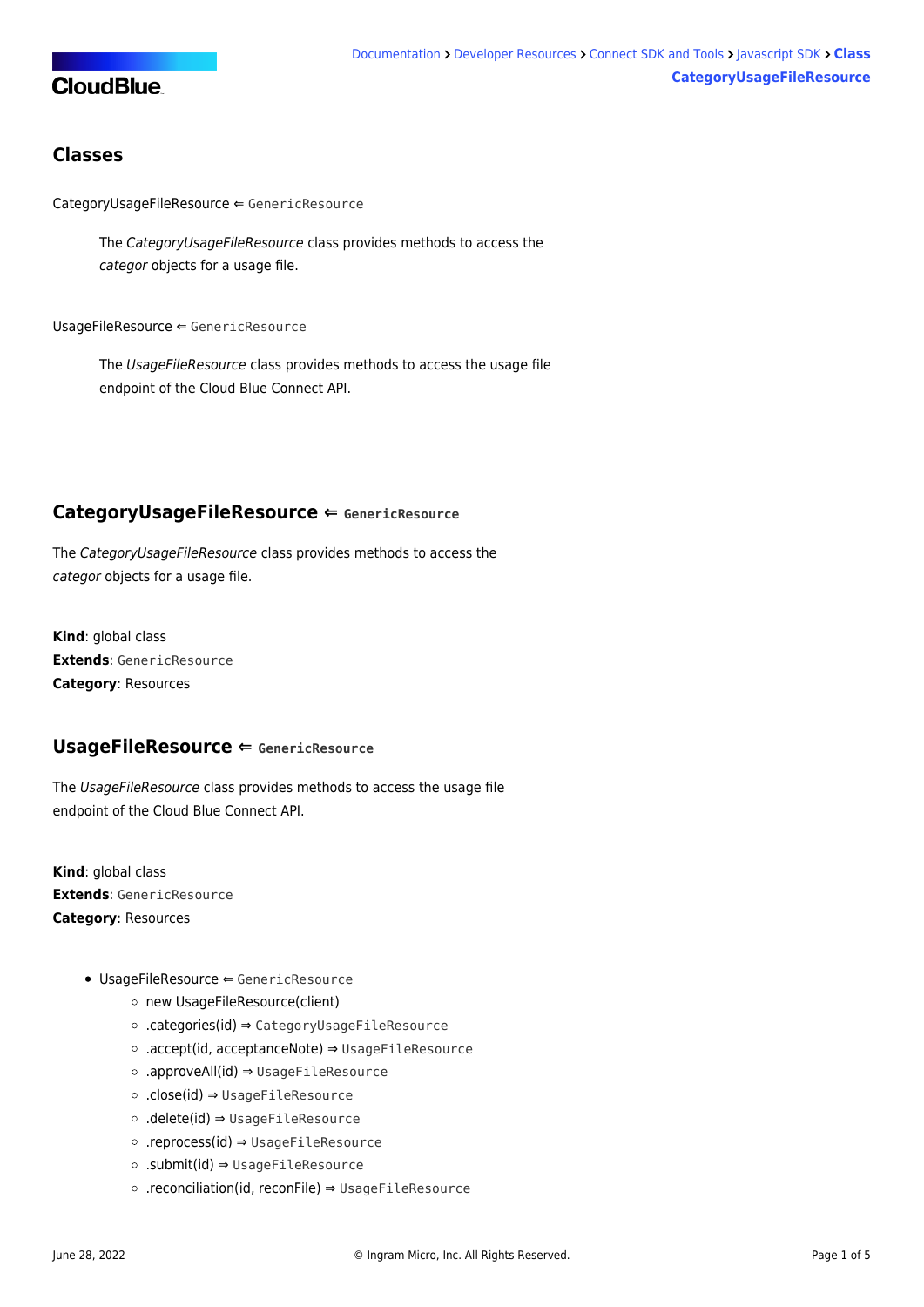

- [.reject\(id, rejectionNote\)](#page-4-1) ⇒ [UsageFileResource](#page-1-1)
- [.upload\(id, usageFile\)](#page-4-2) ⇒ [UsageFileResource](#page-1-1)

#### <span id="page-2-0"></span>**new UsageFileResource(client)**

Creates a new instance of the UsageFileResource class.

Returns: [UsageFileResource](#page-1-1) - An instance of the UsageFileResource class.

<span id="page-2-1"></span>**Param Type Description** client ConnectClient An instance of the ConnectClient class.

#### **usageFileResource.categories(id) ⇒ [CategoryUsageFileResource](#page-1-0)**

Returns an instance of the CategoryUsageFileResource for a UsageFile.

**Kind**: instance method of [UsageFileResource](#page-1-1)

**Returns**: [CategoryUsageFileResource](#page-1-0) – An instance of the CategoryUsageFileResource for the case.

<span id="page-2-2"></span>**Param Type Description** id string The unique identifier of the UsageFile.

#### **usageFileResource.accept(id, acceptanceNote) ⇒ [UsageFileResource](#page-1-1)**

Accept Usage File.

**Kind**: instance method of [UsageFileResource](#page-1-1) **Returns:** [UsageFileResource](#page-1-1) - An instance of the UsageFileResource.

**Param Type Description** id string The unique identifier of the Usage File. acceptanceNote string Acceptance Note

#### <span id="page-2-3"></span>**usageFileResource.approveAll(id) ⇒ [UsageFileResource](#page-1-1)**

Approve all Usage File. **Kind**: instance method of [UsageFileResource](#page-1-1)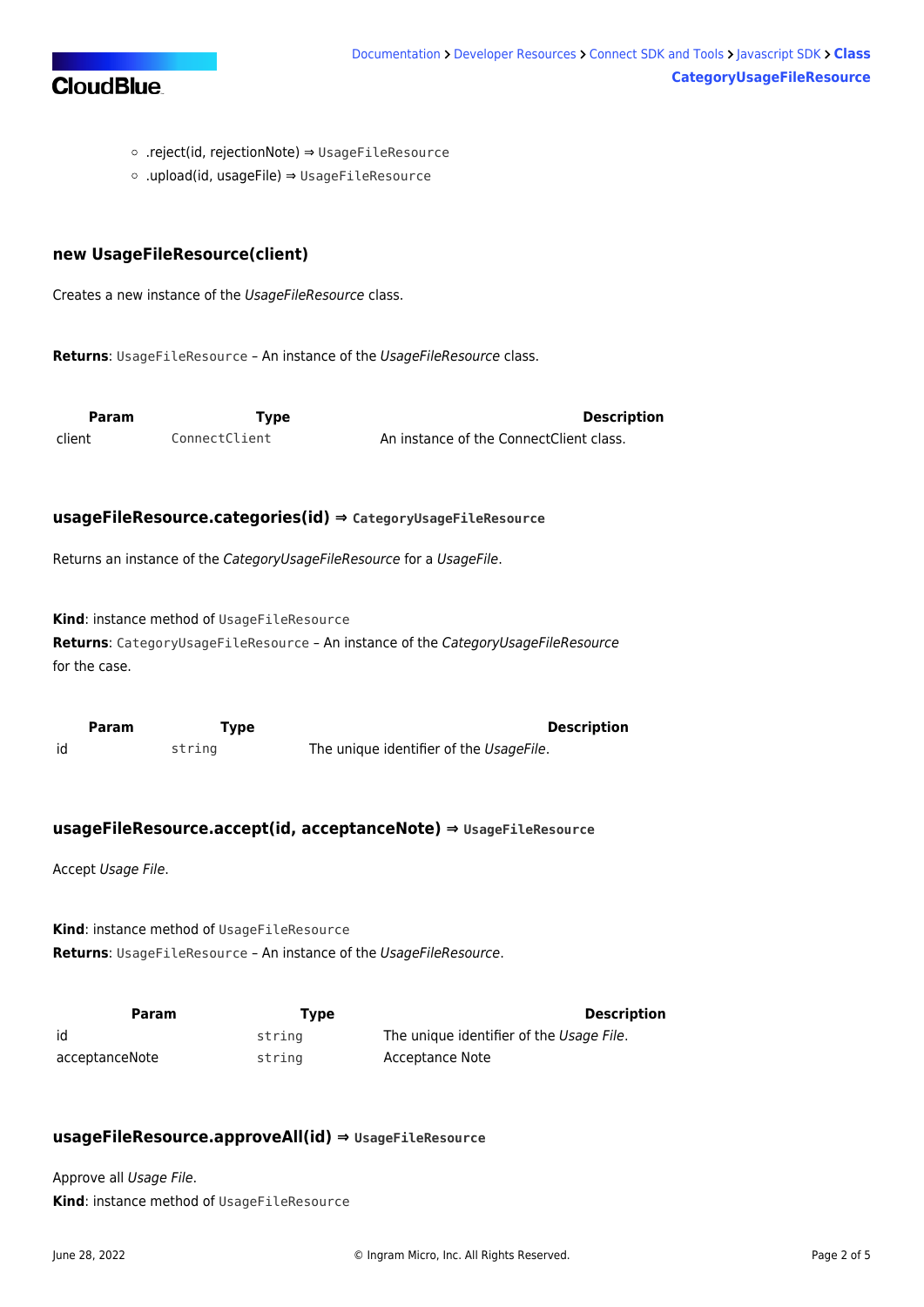

**Returns**: [UsageFileResource](#page-1-1) – An instance of the UsageFileResource

<span id="page-3-0"></span>

**Param Type Type Description** id string The unique identifier of the Usage File.

#### **usageFileResource.close(id) ⇒ [UsageFileResource](#page-1-1)**

Close Usage File.

**Kind**: instance method of [UsageFileResource](#page-1-1) **Returns**: [UsageFileResource](#page-1-1) – An instance of the UsageFileResource

<span id="page-3-1"></span>**Param Type Type Description** id string The unique identifier of the Usage File.

#### **usageFileResource.delete(id) ⇒ [UsageFileResource](#page-1-1)**

Delete Usage File.

**Kind**: instance method of [UsageFileResource](#page-1-1) **Returns**: [UsageFileResource](#page-1-1) – An instance of the UsageFileResource

<span id="page-3-2"></span>

|    | <b>Param</b> | Tvpe   | <b>Description</b>                       |
|----|--------------|--------|------------------------------------------|
| id |              | string | The unique identifier of the Usage File. |

#### **usageFileResource.reprocess(id) ⇒ [UsageFileResource](#page-1-1)**

Reprocess Usage File.

**Kind**: instance method of [UsageFileResource](#page-1-1) Returns: [UsageFileResource](#page-1-1) - An instance of the UsageFileResource

<span id="page-3-3"></span>

|    | <b>Param</b> | Type   | Description                              |
|----|--------------|--------|------------------------------------------|
| id |              | string | The unique identifier of the Usage File. |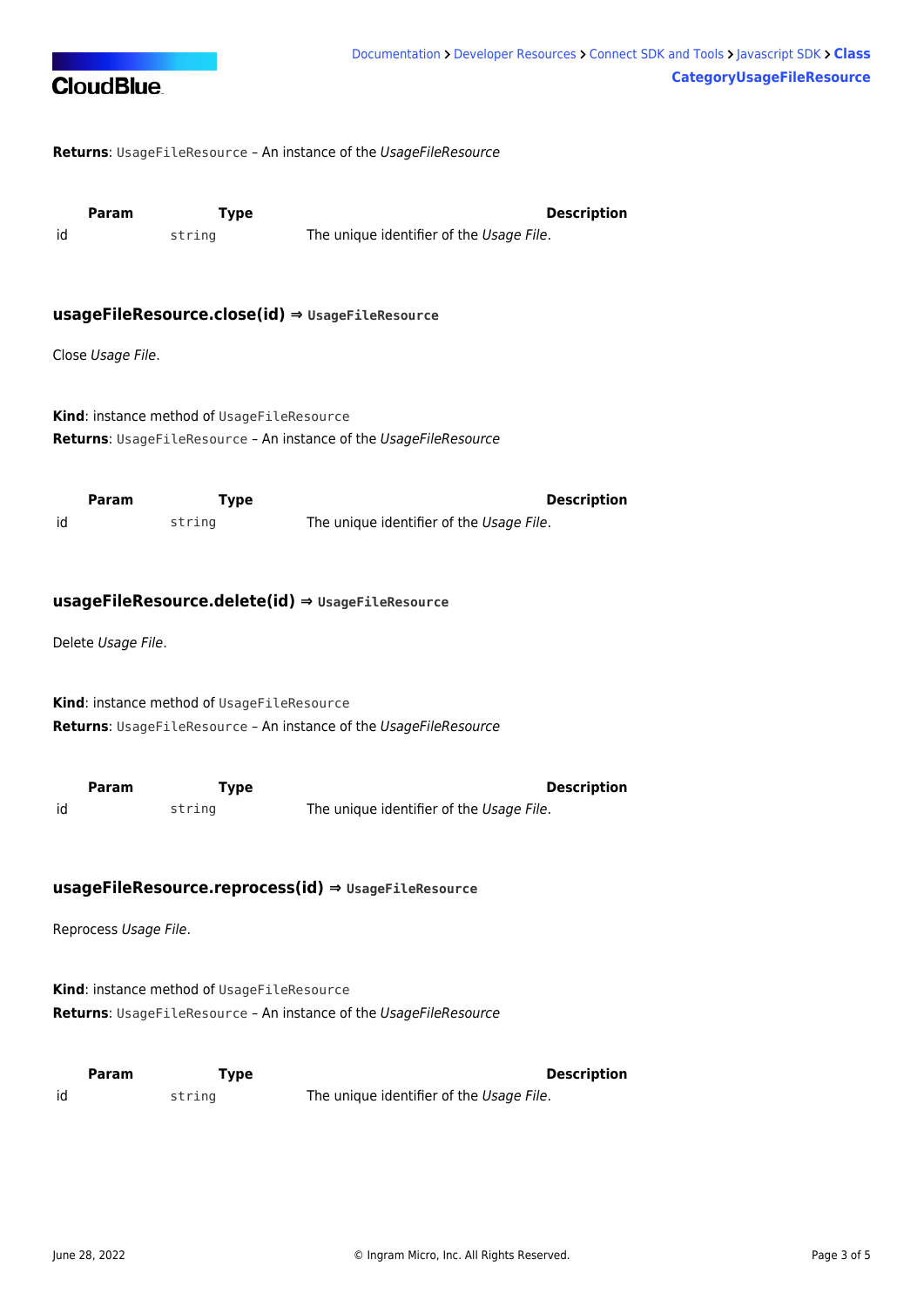

#### **usageFileResource.submit(id) ⇒ [UsageFileResource](#page-1-1)**

Submit Usage File.

**Kind**: instance method of [UsageFileResource](#page-1-1) Returns: [UsageFileResource](#page-1-1) - An instance of the UsageFileResource

<span id="page-4-0"></span>

| Param | Tvpe   | <b>Description</b>                       |
|-------|--------|------------------------------------------|
| id    | string | The unique identifier of the Usage File. |

#### **usageFileResource.reconciliation(id, reconFile) ⇒ [UsageFileResource](#page-1-1)**

Reconciliation Usage File.

**Kind**: instance method of [UsageFileResource](#page-1-1) Returns: [UsageFileResource](#page-1-1) - An instance of the UsageFileResource.

| Param     | Type   | <b>Description</b>                       |
|-----------|--------|------------------------------------------|
| id        | string | The unique identifier of the Usage File. |
| reconFile | binary | Reconciliation binary file               |

#### <span id="page-4-1"></span>**usageFileResource.reject(id, rejectionNote) ⇒ [UsageFileResource](#page-1-1)**

Reject Usage File.

**Kind**: instance method of [UsageFileResource](#page-1-1) **Returns:** [UsageFileResource](#page-1-1) - An instance of the UsageFileResource.

| Param         | Type   | <b>Description</b>                       |
|---------------|--------|------------------------------------------|
| id            | strina | The unique identifier of the Usage File. |
| rejectionNote | text   | Rejection note                           |

#### <span id="page-4-2"></span>**usageFileResource.upload(id, usageFile) ⇒ [UsageFileResource](#page-1-1)**

Upload Usage File.

**Kind**: instance method of [UsageFileResource](#page-1-1) **Returns**: [UsageFileResource](#page-1-1) – An instance of the UsageFileResource.